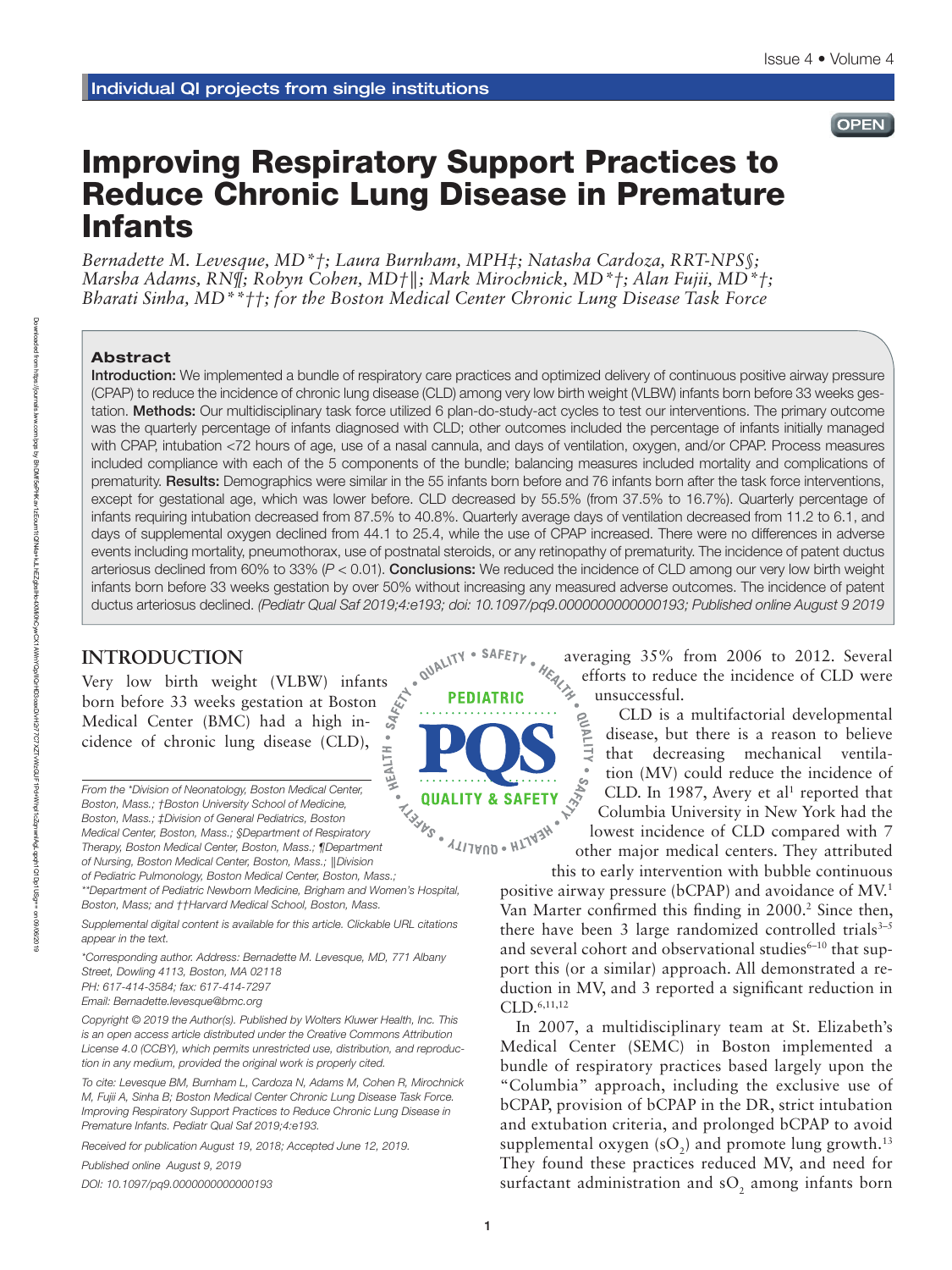at younger than 33 weeks gestational age (GA) without adverse consequences. The incidence of CLD declined by 53%.

We hypothesized that we could reduce the incidence of CLD at BMC using the same approach. However, there were significant differences between the neonatal intensive care unit (NICU) at SEMC compared with that at BMC (see **Supplemental Digital Content** at [http://](http://links.lww.com/PQ9/A114) [links.lww.com/PQ9/A114](http://links.lww.com/PQ9/A114) for Supplemental Table 1), raising uncertainty about the outcome. The specific aim of this project was to reduce the incidence of CLD among VLBW infants born at younger than 33 weeks GA by 50% between the baseline period (January 1, 2012–June 30, 2013) and the intervention period (July 1, 2013–December 31, 2015) by implementing specific respiratory care practices already shown to be effective at other institutions.

## **METHODS**

#### *Context*

The target population included VLBW infants born younger than 33 weeks GA; we excluded patients who died or who were transferred younger than 36 weeks postconceptual age (PCA) and not readmitted. BMC is an urban, academic, safety-net hospital that combines teaching with a mission to serve vulnerable populations; we serve a large number of uninsured, Medicaid, and low-income patients. We did not have formal respiratory care guidelines before the initiative, but Table 1 outlines representative clinical practices before and after, for comparison.

## *Interventions*

The CLD task force team was composed of neonatologists, pulmonologists, staff nurses, and respiratory therapists (RT), and a nurse practitioner, nurse educator, and data manager. We implemented a respiratory care bundle spanning management from birth to 34 weeks PCA and optimizing continuous positive airway pressure (CPAP) delivery. The bundle included: a change in preferred mode of noninvasive support from a variety of modes to only bCPAP delivered by prongs and/or nasal mask; provision of bCPAP in the DR; establishment of intubation and extubation criteria; and use of bCPAP until infants can wean to

no support/room air (RA) or until 34 weeks PCA, whichever comes first (see **Supplemental Digital Content** at [http://](http://links.lww.com/PQ9/A116) [links.lww.com/PQ9/A116](http://links.lww.com/PQ9/A116) for Supplemental Figure 1). One author (B.M.L.) reviewed the rationale for these changes in a prior publication.13 The neonatology faculty, nursing, and RT leadership approved the bundle.

To optimize CPAP delivery we: (1) retrained the entire staff on the use of our bCPAP interface; (2) limited the use of alternate CPAP interfaces (such as nasal cannula); (3) changed from nasogastric to orogastric tubes for gastric decompression while on bCPAP; (4) introduced the use of chin straps to prevent pressure loss through the mouth while on bCPAP; and (5) encouraged frequent assessments of bCPAP interface fit and function.

#### *Measures*

This project was a prospective longitudinal quality improvement (QI) effort based on the Model for Improvement approach that utilized plan-do-study-act cycles, evaluated interventions using process, outcome and balancing measures, and monitored data over time. The primary outcome was the quarterly percentage of infants diagnosed with CLD, defined as the need for  $sO<sub>2</sub>$ at 36 weeks PCA. Other outcome measures included (1) initial management with CPAP; (2) initial CPAP success; (3) intubation <72 hours after birth; (4) use of bCPAP with nasal prongs or mask as only CPAP mode; and (5) use of nasal cannula at younger than 34 weeks PCA. We also calculated the quarterly number of days infants received CPAP, MV, or  $sO_2$ . For the subgroup of infants born younger than 28 weeks GA, we used semiannual rather than quarterly data, due to smaller numbers. Process measures included compliance with each of the 5 elements of respiratory care, measured as the percentage of infants born during the intervention period who were managed according to the guidelines, when applicable. The tool we used to assess compliance is included as **Supplemental Digital Content** at [http://links.](http://links.lww.com/PQ9/A120) [lww.com/PQ9/A120](http://links.lww.com/PQ9/A120).

Balancing measures included pneumothorax (defined by extrapleural air seen on chest radiograph); patent ductus arteriosus (PDA, defined as the presence of left to right or bidirectional ductal shunt on echocardiogram or systolic murmur with at least 2 of the following: hyperdynamic precordium, bounding pulses, wide pulse pressure,

Table 1. Comparison of Clinical Practices at Boston Medical Center Before and After the CLD Taskforce Initiative

|                                                                  | <b>BMC Before Initiative</b>                                            | <b>BMC After Initiative</b>                            |
|------------------------------------------------------------------|-------------------------------------------------------------------------|--------------------------------------------------------|
| CPAP: predominant pressure source<br>CPAP: predominant interface | Ventilator, Bubble, HFNC/RAM<br>Fisher-Paykel Mask/Prongs, Inca Prongs, | <b>Bubble</b><br>Fisher-Paykel Mask/Prongs             |
|                                                                  | RAM cannula                                                             |                                                        |
| CPAP in the delivery room                                        | Optional                                                                | Advocated                                              |
| Defined intubation criteria for VLBW infants                     | Nο                                                                      | Yes                                                    |
| Preferred initial conventional ventilator mode                   | SIMV with pressure support in volume<br>quarantee mode                  | SIMV with pressure support in volume<br>quarantee mode |
| Defined extubation criteria for VLBW infants                     | Nο                                                                      | Yes                                                    |
| Defined criteria for trial off CPAP                              | Nο                                                                      | Yes                                                    |
| Transition from CPAP to nasal cannula                            | Common                                                                  | Rare                                                   |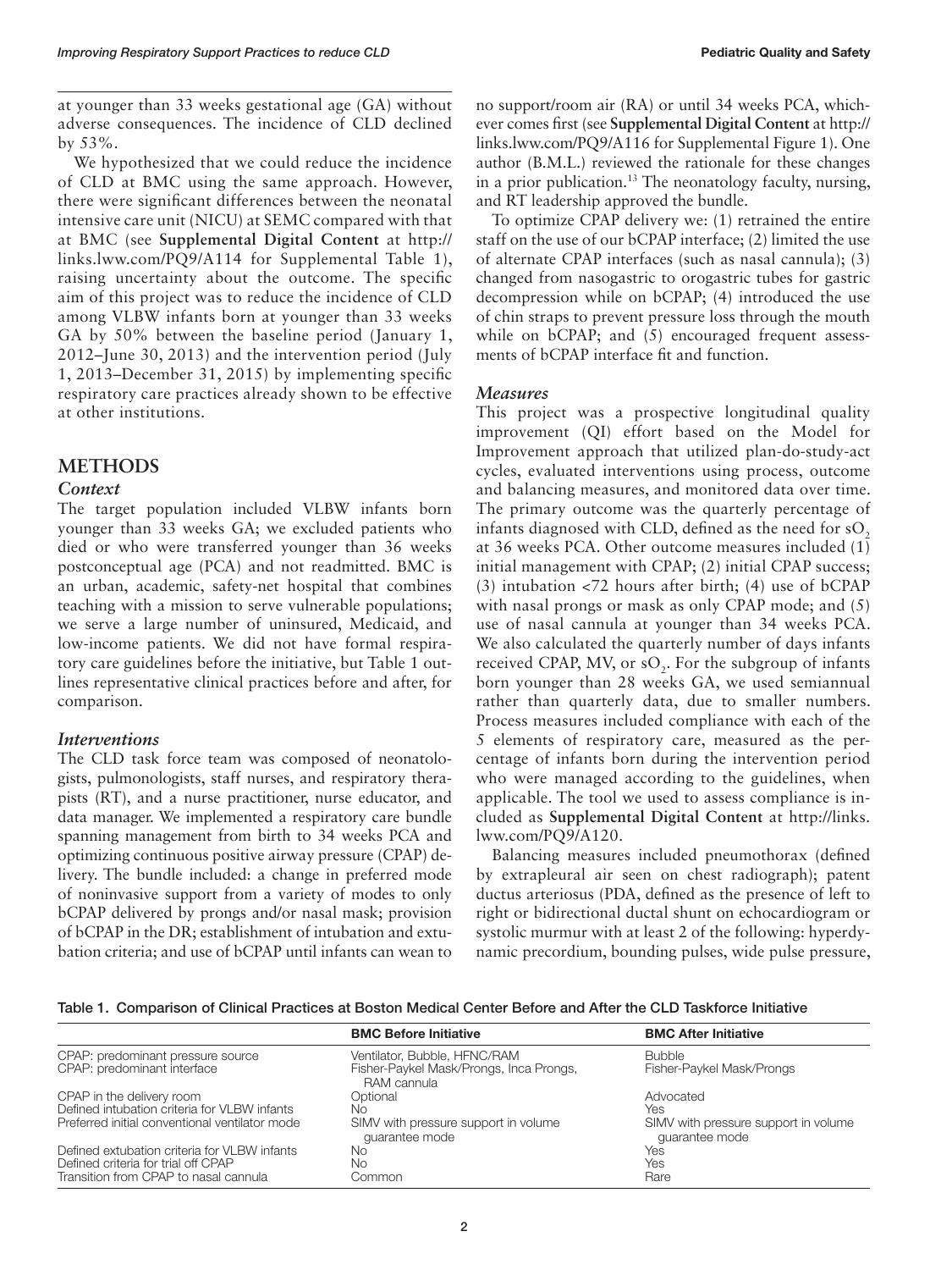and/or pulmonary vascular congestion/cardiomegaly); any retinopathy of prematurity (ROP, defined as any stage of ROP in either eye at any time); and use of any postnatal steroids for CLD. We defined CPAP success as avoiding intubation <72 hours age and extubation success as avoiding re-intubation within 72 hours of extubation. We approximated cost only by the total length of stay.

We monitored real-time compliance with respiratory care practices and addressed deviations with neonatologists via one-on-one conversations. We provided the staff with periodic summary data regarding compliance and progress and reviewed feedback from staff during monthly CLD task force meetings.

#### *Analysis*

We used our own center's patient-level VON data that we downloaded into a spreadsheet and supplemented this with data specifically collected for this QI initiative. The Institutional Review Board at BMC waived the requirement for informed consent for data collection. VON permitted us to report comparative VON data and to use our own center's patient-level data for this project.

For pre- and post-task force demographic characteristics and all measures, we used Student's *t*-test for comparison of independent means and the *z*-test for comparison of population proportions. For all data over time, we analyzed data by run charts created with QI-Charts Version 2.0.22 Add-in for Excel, using rules for special causes to determine statistical significance.<sup>14-16</sup>

Run charts and median lines were created using the 16 available data points (quarterly data for 4 years). We assessed our data using the 4 rules for run charts (shift, trend, runs, and astronomical data point), but only detected shifts. For a "shift," we calculated the number of data points above or below the initial median that would constitute a significant change using the formula  $log2(n)+3$ , where the  $n =$  number of total data points. By definition, 95% of the longest consecutive series of data points above or below the median would be expected to be within this number and data series exceeding this number would be considered significant at *P* < 0.05. With 16 data points, the number for a significant "shift" in our data is 7. When a significant change in the data was confirmed, we created new median lines for data before and after the change.

#### **RESULTS**

A total of 149 VLBW infants with GA younger than 33 weeks were born at BMC from 01/01/2012–12/31/2015; 61 were born before our interventions, and 88 were born after. Of the 61 born before, 3 died, and 3 were transferred and not re-admitted before 36 weeks PCA. Of the 88 born after our interventions, 8 died, and 4 were transferred and not re-admitted before 36 weeks. A total of 18 infants were thus excluded from the final analysis, leaving 131 infants in our cohort, 55 before and 76 after our interventions. There were no differences in mortality or

transfer rates before versus after our interventions  $(P =$ 0.337 and *P* = 0.912, respectively). Demographic characteristics were similar in the before and after groups except for GA, which was ~1 week lower in the before group (*P* = 0.03, see **Supplemental Digital Content** at [http://](http://links.lww.com/PQ9/A115) [links.lww.com/PQ9/A115](http://links.lww.com/PQ9/A115) for Supplemental Table 2A)

The annotated Figure 1A indicates the timing and description of each set of our interventions. Compliance with each of the 5 elements of respiratory care, when applicable, were as follows: use of only bCPAP (82.4%,  $n = 78$ ), DR CPAP (86.0%,  $n = 57$ ), intubation criteria (94.7%, n = 75), extubation criteria (69.7%, n = 33), and weaning off CPAP  $(77.0\%, n = 74)$ .

Analysis of outcome measures using standard statistics is summarized in **Supplemental Digital content** for Table 2B, available at [http://links.lww.com/PQ9/A115.](//links.lww.com/PQ9/A115) All of the outcome measures had statistically significant improvements, except age at first extubation, percent extubation success, and CLD among infants born 28 weeks and older GA. Subsequent analysis was done of data over time, with all data points representing quarterly averages. The quarterly percentage of infants diagnosed with CLD decreased by 55.5%, from a median of 37.5% before to 16.7% after task force interventions (Fig. 1A). When we restricted the data to infants younger than 28 weeks GA, there were not enough data points to demonstrate if a significant reduction was achieved, with only 5 data points below the median (Fig. 1B). When the data were restricted to infants 28 weeks and older GA, CLD decreased from 18.3% before to a median of 0% after (Fig. 1C).

The quarterly percentage of infants initially managed with CPAP did not reach significance (Fig. 2A), but the percentage of infants for whom initial CPAP was successful increased from 33.3% to 71.4% (Fig. 2B). Fewer infants required intubation at <72 hours age; the median decreased from 87.5% to 40.8%. The percentage of CPAP-treated infants whose only mode of CPAP was nasal prong or nasal mask bCPAP increased from a median of 27.3% to 100.0%. The quarterly percentage of infants who received nasal cannula at younger than 34 weeks PCA decreased from 68.8% to 27.1% (Fig. 2C–E). Quarterly average days of CPAP significantly increased over time, and the average days of MV or oxygen significantly declined (see **Supplemental Digital Content**, available a[t http://links.lww.com/PQ9/A130 f](//links.lww.com/PQ9/A130 )or Supplemental Figure 2A–C). There were no differences in the average hours at first extubation or the quarterly percentage of infants successfully extubated (data not shown) or in the percentage of infants receiving caffeine (93% before, 95% after,  $P = 0.64$ .)

There were no differences in pneumothorax, any ROP, or use of postnatal steroids, but there was a significant decrease in the incidence of PDA, declining from 60% before to 33% after (*P* < 0.01, see **Supplemental Digital Content** for Supplemental Table 2B) despite similar use of echocardiogram during the first 2 weeks of life (73% before,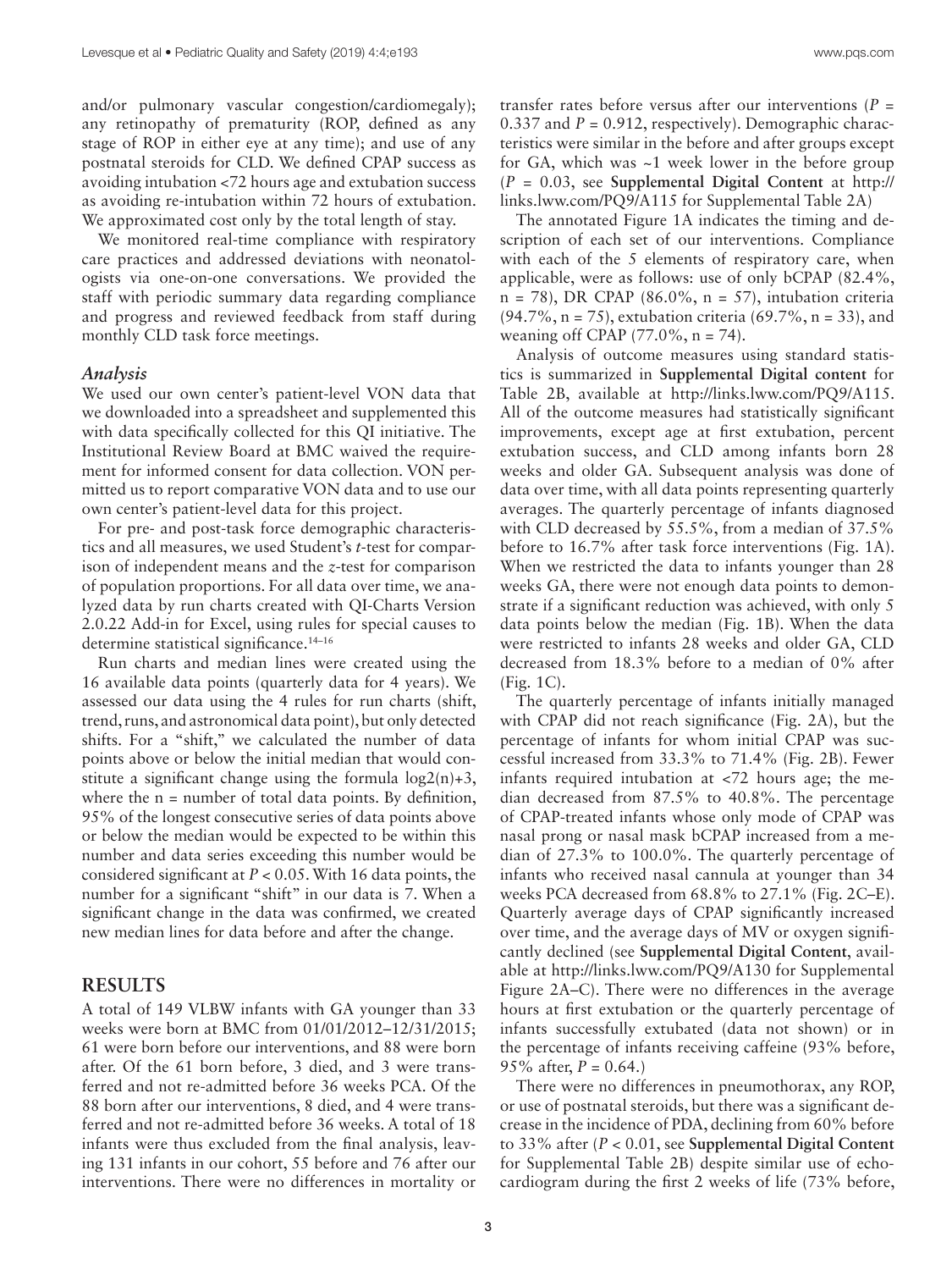









Fig. 1. A, Quarterly percentage of infants with birth weights <1,500g and GA younger than 33 weeks diagnosed with CLD over time. Numbered arrows indicate specific plan-do-study-act cycles, as follows: 1. Monthly task force meetings began, changed to exclusive bCPAP, implemented DR bCPAP, changed from nasogastric to orogastric tubes; 2. implemented trial off bCPAP guidelines, staff in-servicing on bCPAP interface, finalized guidelines; 3. staff in-servicing on guidelines; 4. encouraged guidelines for <28 weeks GA infants based on interim analysis, laminated guidelines for bedside posting; 5. revised extubation guidelines to add options of extubating to CPAP 7–9 cmH<sub>2</sub>O; allowed routine RAM cannula use at older than 34 weeks corrected age; 6. focused task force on <28 weeks GA infants, built portable bCPAP units, added option of INSURE technique of giving surfactant. B, semi-annual percentage of infants with birth weights younger than 28 weeks GA diagnosed with CLD over time. C, Quarterly percentage of infants with birth weights 28 weeks and older GA diagnosed with CLD over time.

63% after,  $P = 0.25$ ). In subgroup analysis, we found the reduction in PDA was predominantly seen among infants born at 28 weeks and older GA, approaching significance at  $P = 0.05$ , but was not significant among those born at younger than 28 weeks GA. The average length of stay declined somewhat from 96.7 to 88.2 days, but this did not reach statistical significance (see **Supplemental Digital Content** for Supplemental Table 2B).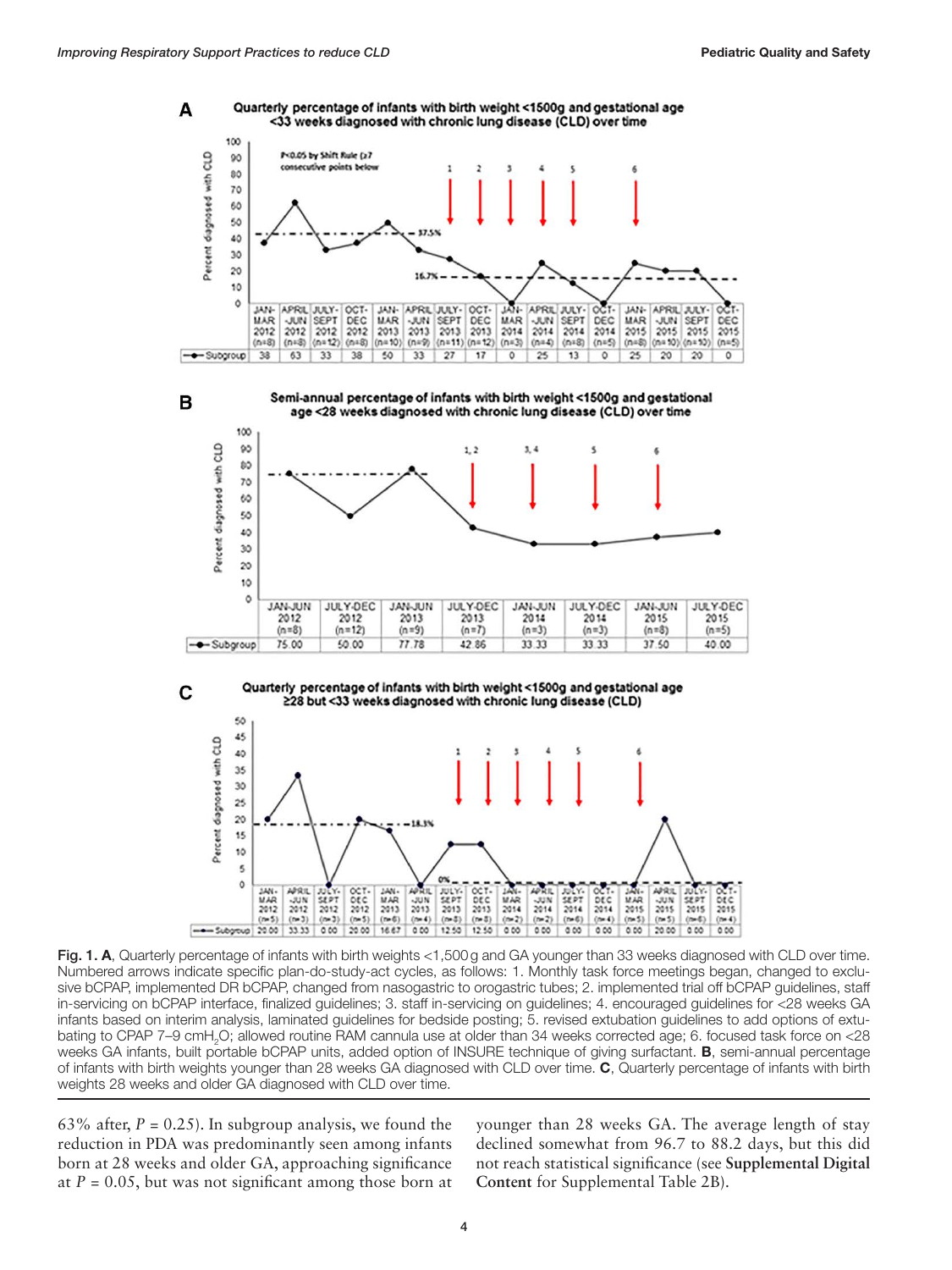

Fig. 2. A, Quarterly percentage of infants born at <1,500g birth weight and younger than 33 weeks gestation who were initially managed with CPAP, over time. Numbered arrows indicate specific plan-do-study-act cycles, as described in Figure 1. B, Quarterly percentage of infants born at <1,500g birth weight and younger than 33 weeks gestation for whom initial CPAP was successful, over time. Denominator for this metric is the number of infants born each quarter who were initially managed with CPAP. C, Quarterly percentage of infants born at <1,500g birth weight and younger than 33 weeks gestation who required intubation within 72 hours of birth. D, *Quarterly* percentage of infants born with birth weight <1,500g GA younger than 33 weeks whose only mode of CPAP was nasal prong or nasal mask bubble CPAP, over time. Denominator for this metric is the number of infants born each quarter who were ever treated with CPAP. E, Quarterly percentage of infants born with birth weight <1,500g GA younger than 33 weeks who received nasal cannula at younger than 34 weeks PCA, over time.

## **DISCUSSION**

We implemented a bundle of respiratory care practices and optimized CPAP delivery and reached our goal of reducing the incidence of CLD among VLBW infants born before 33 weeks GA at BMC by  $\geq 50\%$ . Our measures confirmed major changes in respiratory care practices. We changed our preferred method of CPAP from one of several options to nearly exclusive bCPAP. We demonstrated an increase in CPAP success among infants initially managed on CPAP, with fewer infants intubated within the first 72 hours of life. Compliance with the new respiratory care practices was generally high. These changes in management did not result in any increase in mortality or measured adverse outcomes. The incidence of PDA was significantly lower after our interventions without any co-incident change in surveillance or treatment. The novelty of this project was in the comprehensive change in management from birth through 34 weeks PCA, the emphasis on accountability by real-time monitoring of compliance, and use of a previously successful approach in a disparate NICU with similar results.

We outlined the rationale for our respiratory interventions in a prior publication, $13$  and since this publication, there were additional studies to support weaning off CPAP directly to RA rather than first to nasal cannula.<sup>17-20</sup> The success of this overall approach rests heavily upon the ability to provide effective CPAP. CPAP failure is more likely if: the interface fits poorly; the mouth is frequently open (resulting in pressure and flow leakage); the stomach is poorly ventilated (resulting in excessive abdominal distention), or the interface causes skin breakdown that results in the abandonment of CPAP in favor of another mode of support. In-servicing the staff to ensure proper sizing and application of the CPAP interface was critical. Changing from nasogastric to orogastric tubes was done to maximize nasal patency for air movement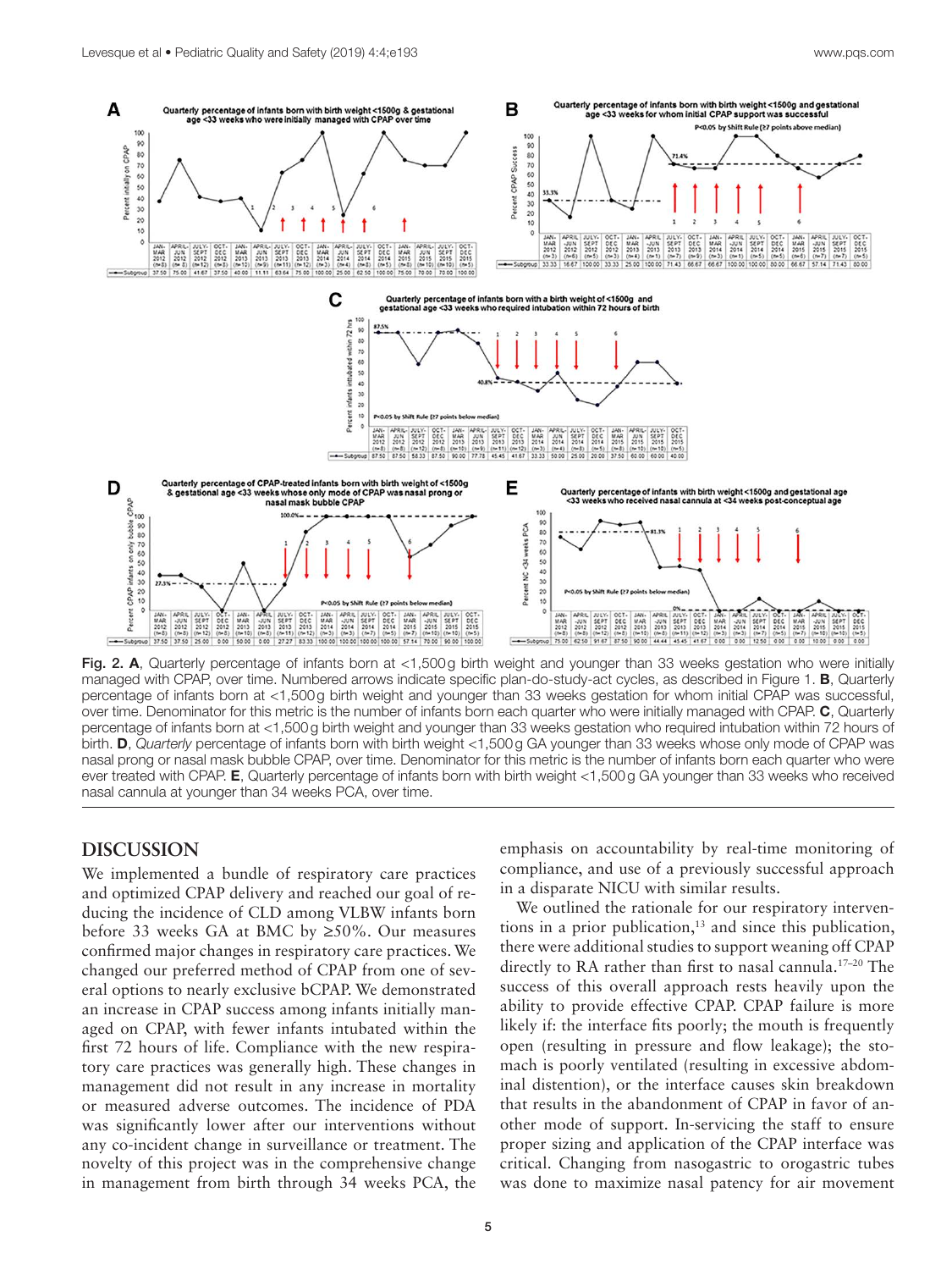and to allow for larger diameter  $(\geq 6.5F)$  gavage tubes for venting the stomach. Use of chin straps, while initially unpopular, facilitated proper delivery of CPAP pressure and flow. Ensuring the adoption of these practices required frequent monitoring and reminders to the staff, but adoption improved over time.

As expected, there was a range of enthusiasm among the staff with making such large changes in management. Several team components were essential for our success: a dedicated and visible leader, a strong multidisciplinary team, and steadfast support from NICU leadership. Other important elements included creating a sense of urgency by noting BMC's high baseline rate of CLD; discussing the consequences of CLD; inviting everyone to participate in the task force; communicating management changes widely; and sharing results during meetings, on bulletin boards, via occasional email blasts, and during personal communications.

Having at least one identified person to monitor compliance is helpful. It is important to recognize that while unanimous enthusiasm for change among staff members may be ideal, it is generally not possible to achieve, and the goal should be to achieve compliance. While we did not specifically measure staff satisfaction, we tried to acknowledge the positive efforts of many and address all complaints.

The respiratory care bundle was nearly identical to that successfully implemented at SEMC, and the results were similar despite significant differences between institutions.13 The clinical team at SEMC consisted of attending neonatologists, experienced neonatal nurse practitioners, and Neonatal-Pediatric Specialist-certified RTs who covered the NICU exclusively and were present at all highrisk deliveries. While technically a teaching hospital, the neonatal care at SEMC was not provided by any trainees. The NICU at SEMC was smaller, and the population was gestationally more mature, predominantly white, middle class, and privately insured.

In contrast, while an attending neonatologist leads the clinical team at BMC, all direct medical care is provided by rotating pediatric residents, not experienced nurse practitioners. Few of the RTs are Neonatal-Pediatric Specialist-certified, most are predominantly adult therapists who are simultaneously assigned to other hospital areas in addition to the NICU, and they id not attend deliveries unless requested. The population at BMC is predominantly African American and/or Hispanic, with a high percentage of inner-city low-income patients, and Medicaid insures nearly all patients. Our cohort was gestationally less mature, had a lower mean birth weight, and lower 5-minute Apgar scores than the cohort at SEMC. We believe that the similarity in results between SEMC and BMC speaks to the robustness of the interventions, as well as their adaptability to different clinical environments.

This report has several limitations that may affect the ability to reproduce such a significant reduction in CLD. First, we started with a high median quarterly incidence of CLD of 37.5%. For perspective, the median VON hospital rate for CLD among VLBW infants born at younger than 33 weeks GA from 2012 to 2015 was 21.3%, with an interquartile range of 12.4%-30.9%.<sup>21</sup> While we achieved a large reduction, our new median quarterly incidence of CLD of 16.7% is still within the VON interquartile range.

Second, the lower average GA in the group born before the interventions compared with those born after may have influenced the results. We tried to account for this difference by separately analyzing the impact of our interventions on those born at younger than 28 weeks GA and those born at 28 weeks and older GA. The incidence of CLD is inversely related to GA, but our small sample size and project design do not favor further analysis of conclusions. A randomized clinical trial would be required to fully investigate the possibility of a differential effect of our interventions based on GA.

Third, CLD is a multifactorial disease. Exposure to MV and sO2 are 2 important and modifiable factors, but they are not the only factors. Respiratory practices vary between centers, so the impact of these interventions on any given NICU would be dependent on the difference between their current practices and those we implemented.

It is possible that other co-incident changes, interventions, and/or comorbidities could have affected the achieved improvement. There were no changes in practice regarding oxygen management at 36 weeks gestation. Interventions during the same time-period included a change in degree and duration of incubator humidity for VLBW infants, the new availability of starter parenteral nutrition, and provision of an enteral liquid protein supplement. Fluid management and nutrition are also important factors in the development of CLD. Our high incidence of necrotizing enterocolitis may have blunted the impact of our interventions. Further improvement may depend on our ability to reduce this complication, as the resulting inflammation increases the risk of CLD.

We collected data on other complications of prematurity to monitor for possible adverse effects of our interventions. The finding of reduced incidence of PDA was not anticipated. This outcome could also be affected by the pre-post difference in average GA, as the incidence of PDA is inversely related to GA. On sub-analysis of PDA by GA, we found that PDA was only less frequent among those born at 28 weeks and older. Again, an RCT would be better suited to address the differential effects of these interventions on PDA based on GA.

In summary, we reduced the incidence of CLD among VLBW infants born before 33 weeks GA at BMC by over 50% by implementing a bundle of specific respiratory care practices and optimizing CPAP delivery. Our process measures confirmed significant changes in respiratory management without an increase in mortality or any measured adverse outcome. The incidence of PDA was significantly lower after our interventions.